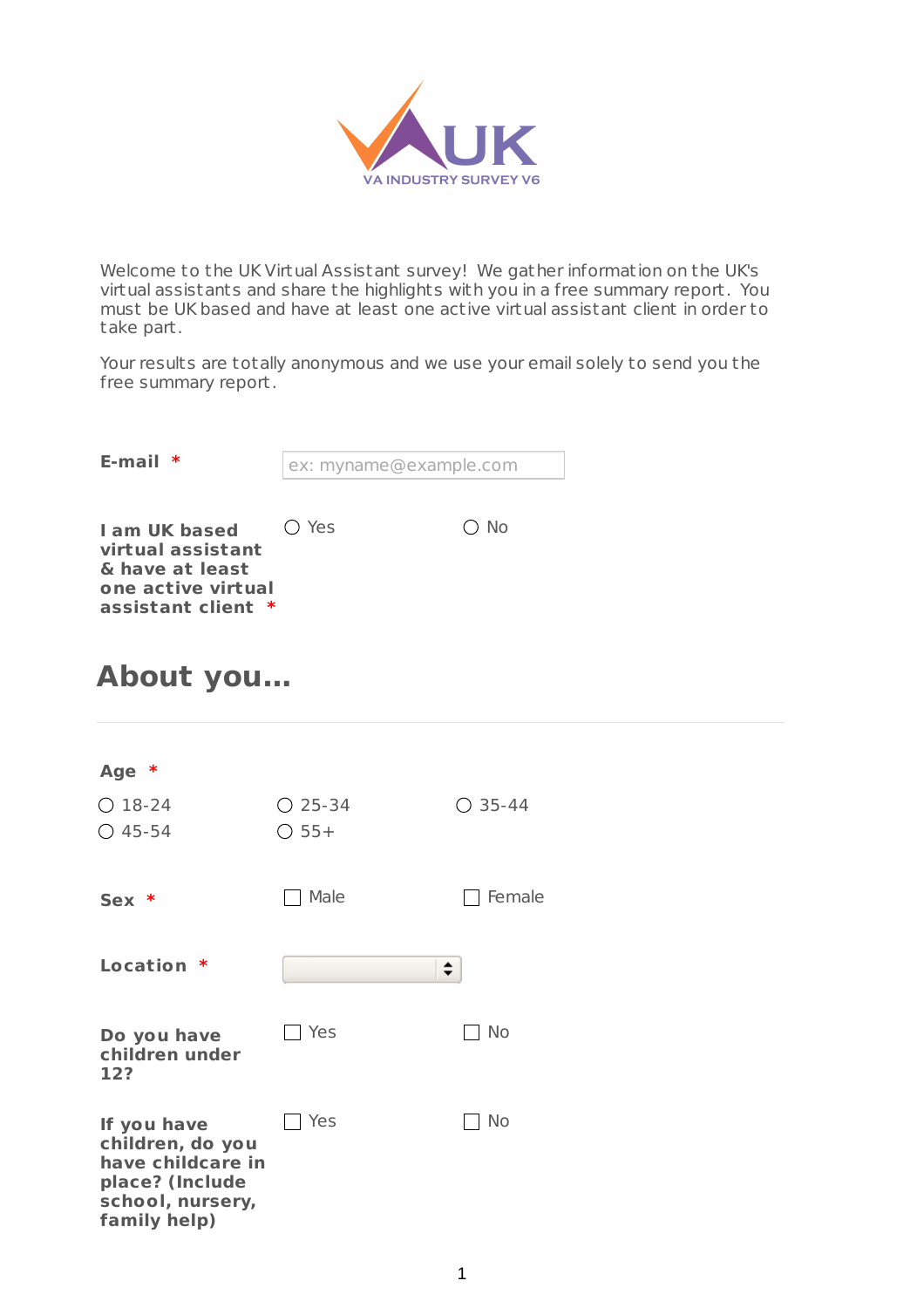| <b>How many hours</b><br>a week do you<br>work? $*$                                      |                                                                                                                             |                                                |
|------------------------------------------------------------------------------------------|-----------------------------------------------------------------------------------------------------------------------------|------------------------------------------------|
| $0 - 10$<br>$31 - 40$                                                                    | $11 - 20$<br>$40+$                                                                                                          | $21 - 30$                                      |
| Do you work<br>outside normal<br>office hours of<br>Mon-Fri 9am-5pm<br>for your clients? | $\bigcap$ Yes - at normal rates<br>$\bigcirc$ Yes - subject to additional fees<br>$\bigcirc$ No<br>Other<br>$($ )           |                                                |
| What do you<br>think is MOST<br>important as a<br>VA?                                    | $\bigcirc$ Technical skills<br>$\bigcirc$ Communication skills<br>$\bigcirc$ Business skills<br>$\bigcirc$ Marketing skills |                                                |
| Did you do any VA<br>specific training?                                                  | Training company<br>(VACT)                                                                                                  | $\Box$ VA Coaching and $\Box$ VA Success Group |
|                                                                                          | VA Classroom (US First 4Admin<br>based)                                                                                     |                                                |
|                                                                                          | □ VA Marketing<br>Academy                                                                                                   | The VA Doctor                                  |
|                                                                                          | □ VA Networking VA □ Intelligent VA<br>Start Up System (US<br>Based)                                                        |                                                |
|                                                                                          | $\Box$ Virtual Business In<br>A Box                                                                                         |                                                |
|                                                                                          | Other                                                                                                                       |                                                |

## **About your business...**

| What year did you<br>establish your VA<br>business? * |                                        |
|-------------------------------------------------------|----------------------------------------|
| <b>Business format</b>                                | $\bigcirc$ Sole Trader                 |
| ∗                                                     | $\bigcirc$ Sole Trader with Associates |
|                                                       | $\bigcirc$ Part nership                |
|                                                       | ○ Limited Company/LLP                  |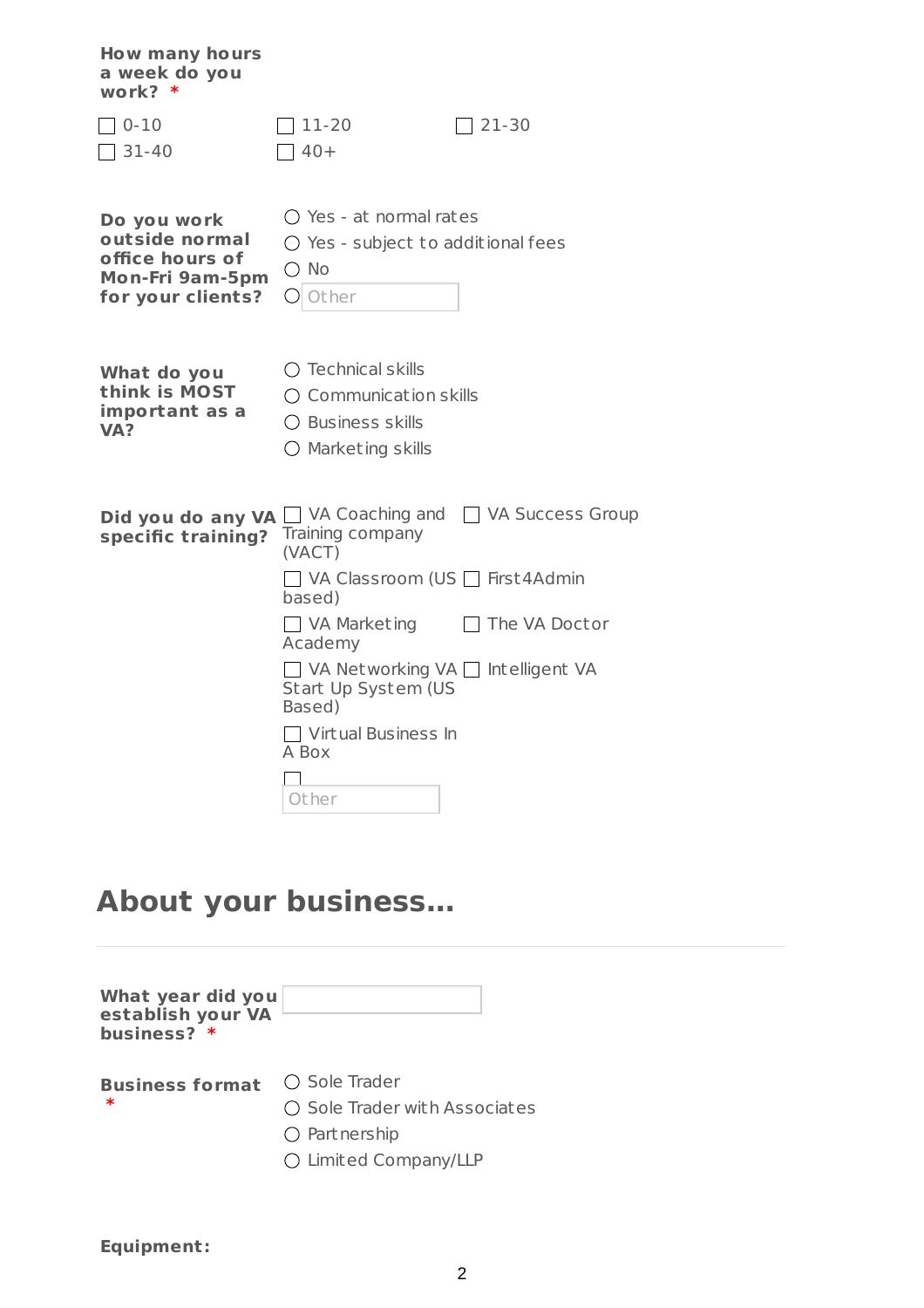We ask you to list equipment that you use religiously that other VAs might not have heard of - rather than listing your usual Microsoft Word, smartphone etc, we're looking for shortcuts that other VAs might want to look at using in their own business.

| Do you use any<br>tools which other<br><b>VAs might not</b><br>have heard of?                            |                                                                                                                                                                                                                                                                      |
|----------------------------------------------------------------------------------------------------------|----------------------------------------------------------------------------------------------------------------------------------------------------------------------------------------------------------------------------------------------------------------------|
| Do you have:                                                                                             | Terms & Conditions/Client contract<br>Service level guarantee/set turnaround times<br>Confidentiality agreement<br>Disaster recovery plan/off site data back up<br>Professional indemnity insurance<br>Written marketing plan<br>$\Box$ Data Protection Registration |
| Your annual<br>turnover *                                                                                |                                                                                                                                                                                                                                                                      |
| $0 - £5,000$<br>$\top$ £80,001-<br>£100,000                                                              | $\left[ \begin{array}{ccc} \text{£5,001-E10,000} & \text{ } \end{array} \right]$ £10,001-£20,000<br>£20,001-£40,000   £40,001-£60,000   £60,001-£80,000<br>£100,000+                                                                                                 |
| How does your<br>turnover compare<br>to last year? *                                                     | Decreased<br>Stayed the same<br>Increased<br>N/a (wasn't in business)                                                                                                                                                                                                |
| What do you<br>predict will<br>happen to your<br>turnover this<br>year? *                                | Decrease<br>Will stay the same<br>Increase                                                                                                                                                                                                                           |
| As a percentage<br>of your turnover,<br>what amount of<br>your work is<br>outsourced to<br>associates? * | $\left( n\right)$<br>0<br>$\bf{0}$<br>100                                                                                                                                                                                                                            |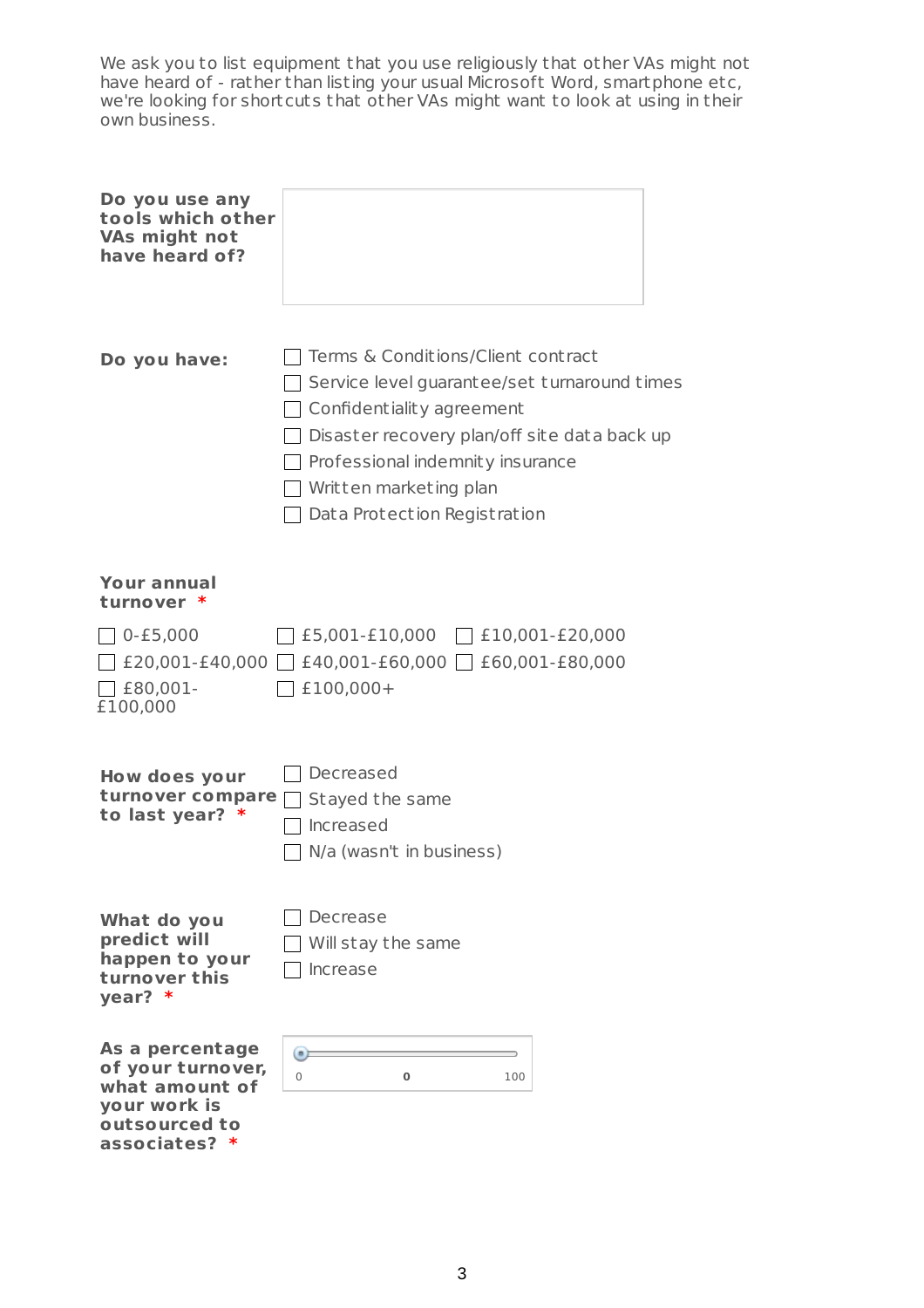| If you use<br>associates<br>how/where did<br>you find them?                                                                                                                            |                                                              |
|----------------------------------------------------------------------------------------------------------------------------------------------------------------------------------------|--------------------------------------------------------------|
| As a percentage                                                                                                                                                                        | $\left( n\right)$                                            |
| of turnover, what                                                                                                                                                                      | $\Omega$                                                     |
| amount is profit?                                                                                                                                                                      | $\mathbf 0$                                                  |
| $\ast$                                                                                                                                                                                 | 100                                                          |
| What is your<br>average hourly<br>rate? $*$                                                                                                                                            |                                                              |
| <b>Have your rates</b>                                                                                                                                                                 | Decreased                                                    |
| stayed the same                                                                                                                                                                        | Stayed the same                                              |
| this year? $*$                                                                                                                                                                         | Increased                                                    |
| Think back to<br>when you started<br>the business,<br>have you<br>raised/lowered<br>your rates from<br>your initial<br>prices? If so, by<br>what percentage<br>increase/decrease?<br>∗ | $\left( n\right)$<br>$\overline{0}$<br>$\bf{0}$<br>100       |
| What's the<br>difference<br>between your<br>lowest hourly<br>rate and your<br>highest hourly<br>rate?                                                                                  | $0 \frac{4}{3}$                                              |
| Do you offer on-                                                                                                                                                                       | Yes - no extra charges                                       |
| site services                                                                                                                                                                          | $\Box$ Yes - although I charge for travel time $\&$ expenses |
| alongside your VA                                                                                                                                                                      | No - unless in exceptional circumstances                     |
| business? *                                                                                                                                                                            | No                                                           |
| How do you                                                                                                                                                                             | Set project fee                                              |
| charge for your                                                                                                                                                                        | $\Box$ Hourly rates                                          |
| services? *                                                                                                                                                                            | Other                                                        |

# **About your clients...**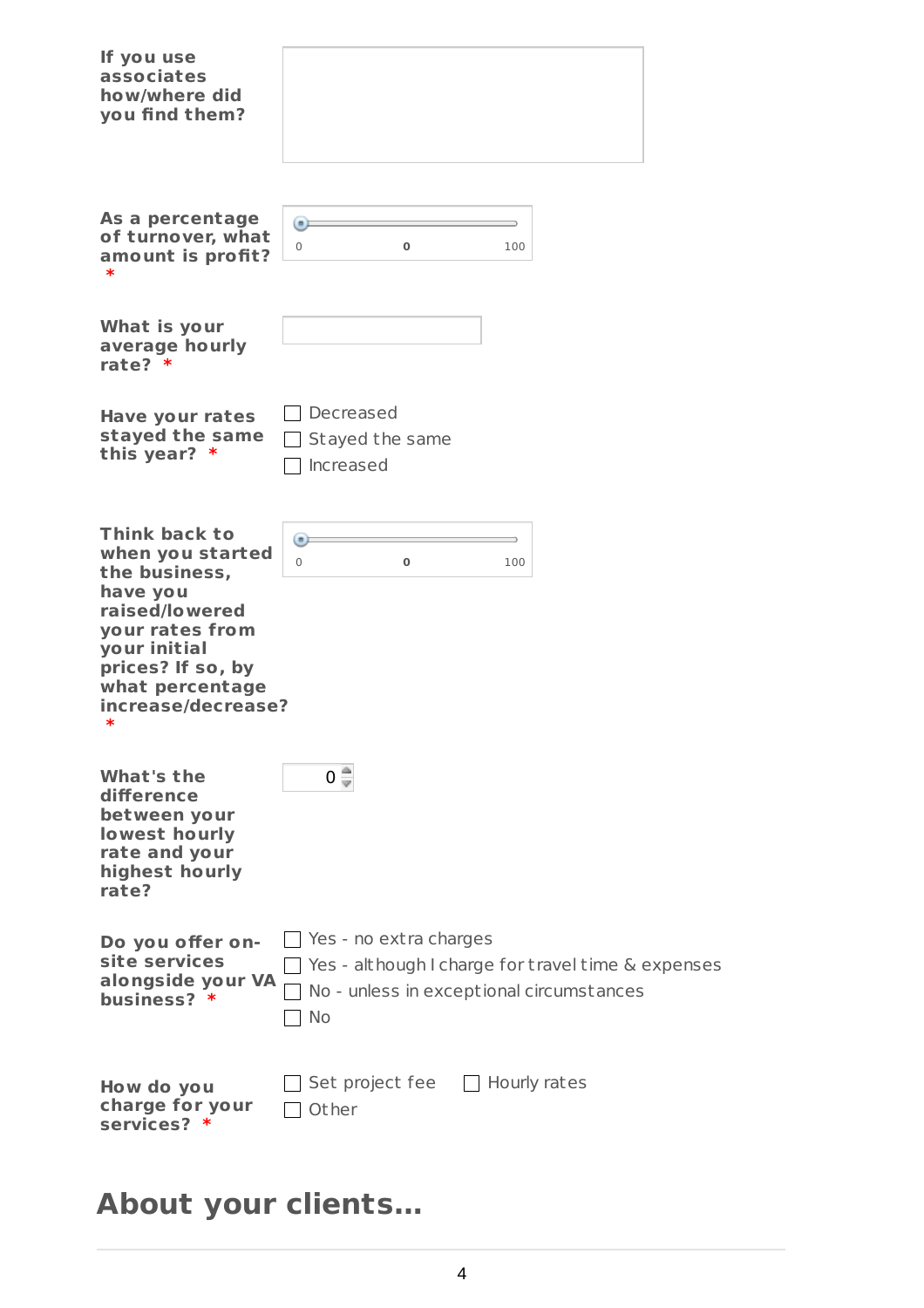| <b>How many regular</b><br>clients do you<br>have? $*$                                          |                                                                                                                                                                                                                                                                                                                                      |                                                                                                      |
|-------------------------------------------------------------------------------------------------|--------------------------------------------------------------------------------------------------------------------------------------------------------------------------------------------------------------------------------------------------------------------------------------------------------------------------------------|------------------------------------------------------------------------------------------------------|
| How do you<br>invoice your<br>clients? *                                                        | When work is<br>finished<br>Monthly                                                                                                                                                                                                                                                                                                  | $\Box$ Upfront/retainer<br>$\Box$ Weekly                                                             |
| <b>What percentage</b><br>of your clients<br>are: (enter "0" if<br>not relevant)                | Local<br><b>National</b><br>International<br>Total: 0 / 100                                                                                                                                                                                                                                                                          |                                                                                                      |
| <b>What sector do</b><br>your clients work<br>in? (again enter<br>"0" if not<br>relevant)<br>-∗ | Consumer Goods / Retail<br>Education<br>Entertainment / Hospitality<br>Financial<br>Government/Council<br>Healthcare / Beauty<br>IT / Telecommunications<br>Legal<br>Manufacturing<br>Media<br>Medical<br>Other<br>Personal services<br>Property/Real Estate<br>Service industries<br>Travel / Hotels/ Restaurants<br>Total: 0 / 100 | Business consultancy / Coaching<br>Charity / Non-profit Organisation<br>Online Business / Technology |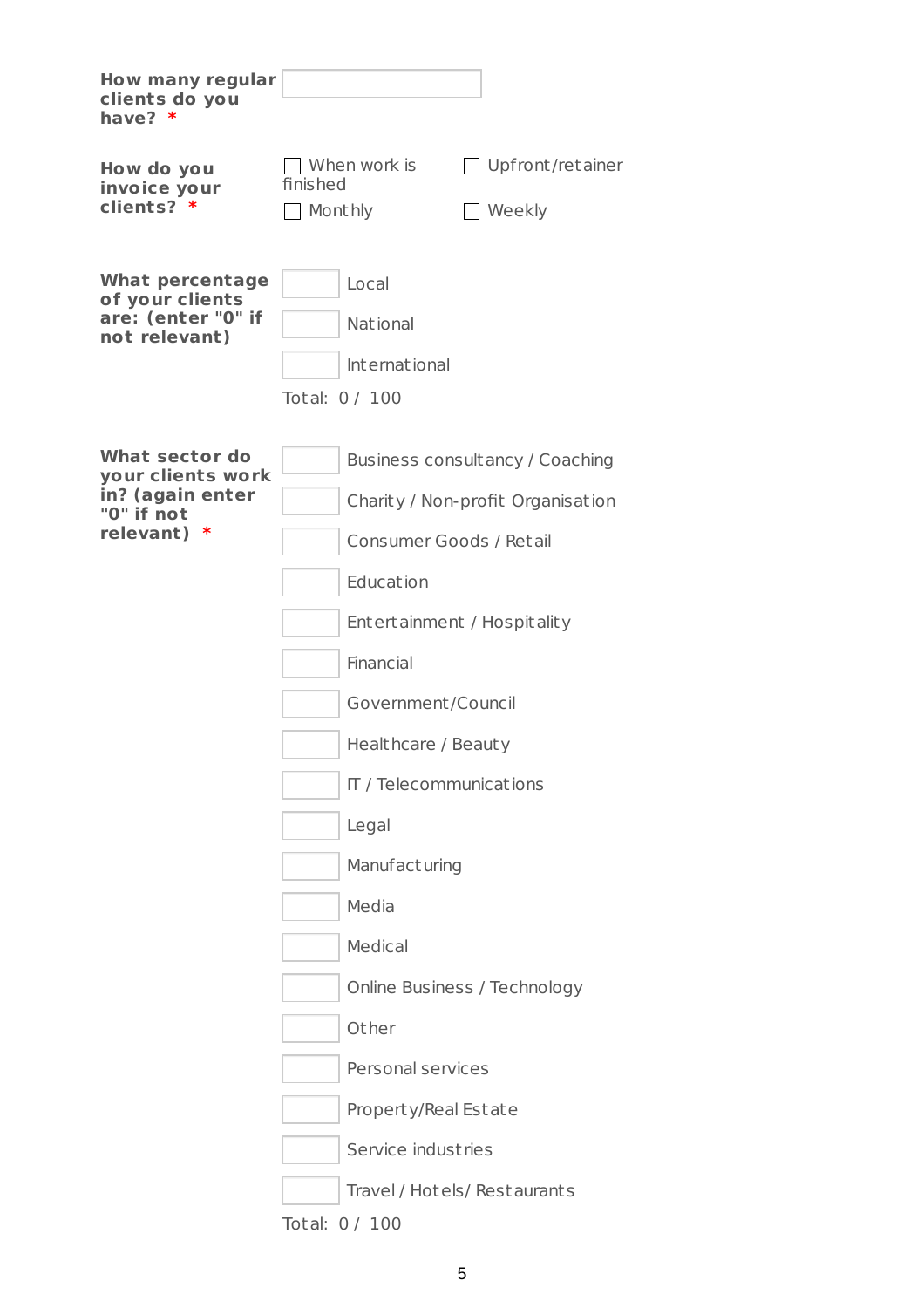

### **About your marketing...**

- **How long did it take you to get your first client when you set up?**
- $\bigcirc$  Already had some lined up
	- Within the 1st month
	- O Within the first 3 months
	- $\bigcap$  Within the first 6 months
	- O Over 6 months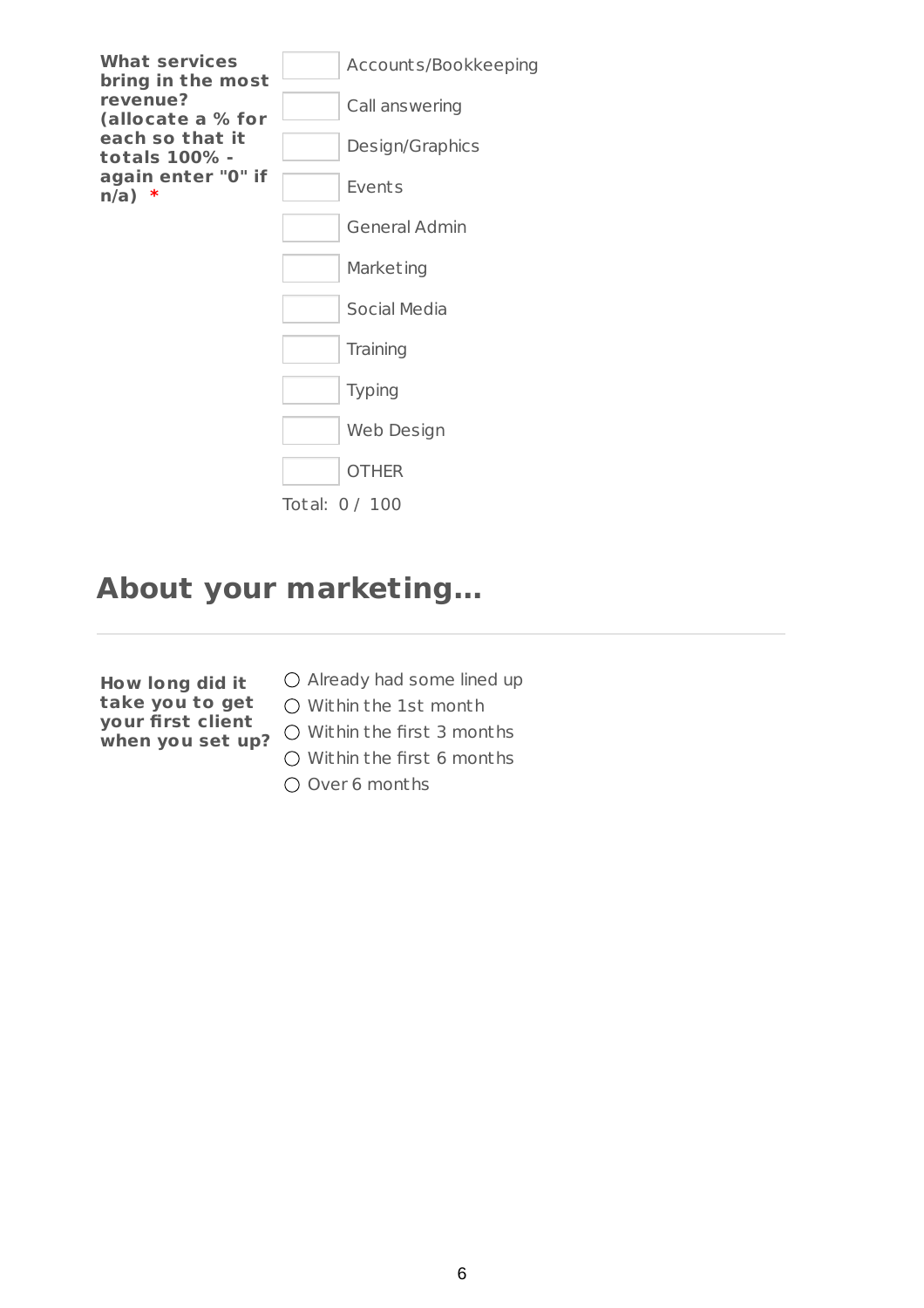| Where do you get<br>most of your             | Website/blog (Organic SEO)                          |
|----------------------------------------------|-----------------------------------------------------|
| clients from? (use<br>"0" if $n/a$ )         | Paid for search listings (Google Adwords etc.)      |
|                                              | Online advertising                                  |
|                                              | Twitter                                             |
|                                              | Facebook                                            |
|                                              | LinkedIn                                            |
|                                              | Online net working/forums                           |
|                                              | Direct Mail (Postcards/letters/flyers)              |
|                                              | Face to face networking                             |
|                                              | Posters                                             |
|                                              | Adverts in press                                    |
|                                              | Radio adverts                                       |
|                                              | TV adverts                                          |
|                                              | Cold calling (telesales)                            |
|                                              | Exhibitions and conferences                         |
|                                              | Directory advertising (Yellow Pages, Thompsons etc) |
|                                              | Referrals                                           |
|                                              | <b>PR</b>                                           |
|                                              | Replying to job adverts                             |
|                                              | Total: 0 / 100                                      |
| What                                         |                                                     |
| professional<br>networking                   |                                                     |
| organisations are<br>you a member of?        |                                                     |
| (Include VA<br>Organisations)                |                                                     |
|                                              |                                                     |
| <b>How many unique</b><br>visitors does your |                                                     |
| website get each<br>month? (enter NO         |                                                     |
| <b>WEBSITE or NO</b>                         |                                                     |

**How many Twitter followers do you**

**STATS if you don't have this**

**data) \***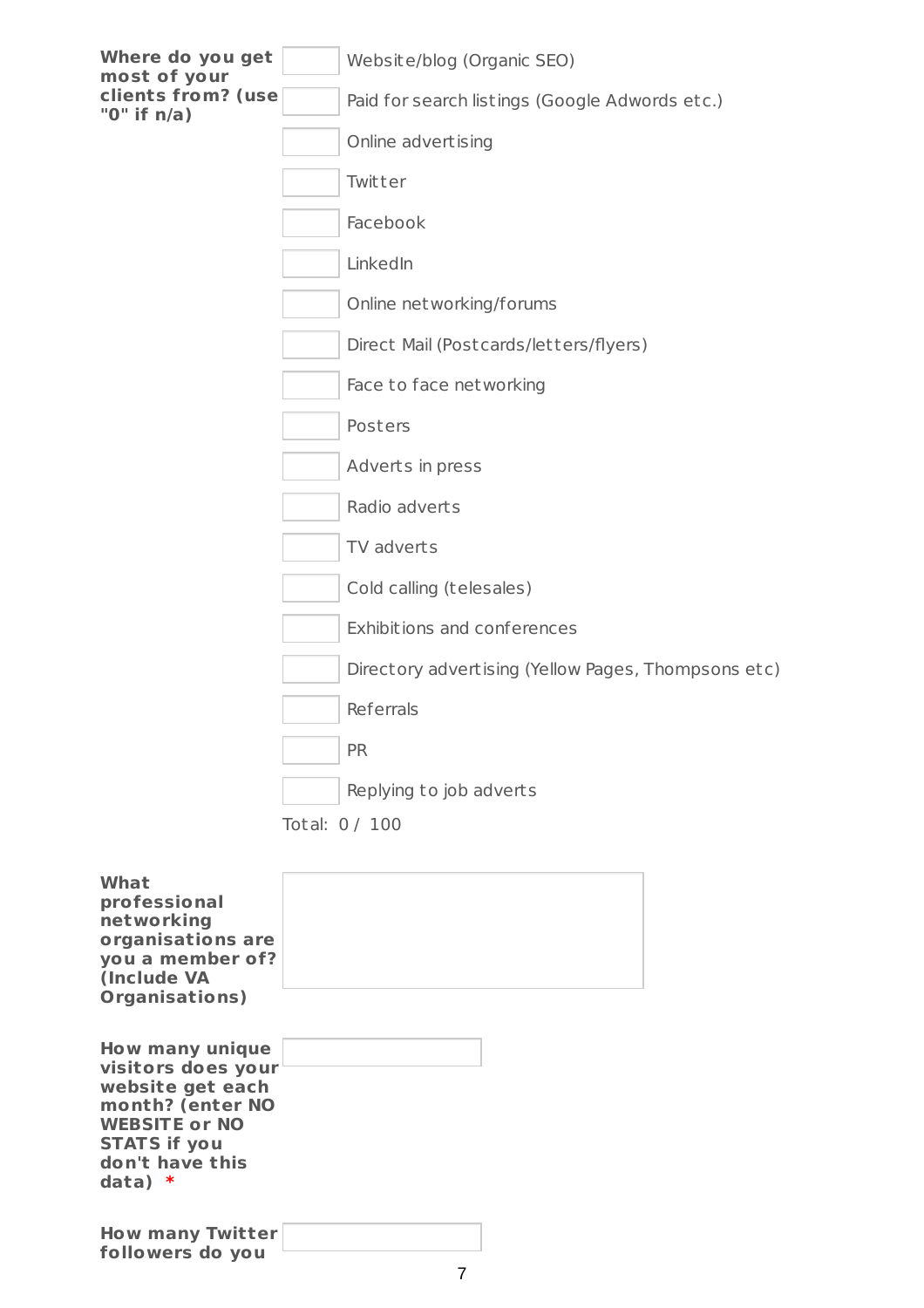**have? (Find this by typing in www.twitter.com/YOURUSERNAME and looking at the FOLLOWERS total or enter N/A if you don't have a Twitter account) \***

**How many Facebook LIKES do you have on your business page? (Find this by typing in www.facebook.com/YOURPAGENAME or enter N/A if you don't have a Facebook page \***

**How many hours a week do you spend on marketing your business? \***

**would it be?**

| $O$ 0-2          | $\bigcirc$ 2-5 | $\bigcirc$ 6-10  |
|------------------|----------------|------------------|
| $\bigcirc$ 11-15 | $O$ 16-20      | $\bigcirc$ 21-30 |
| $\bigcirc$ 30+   |                |                  |

#### **About the industry...**

| <b>What's the BEST</b><br>thing about being<br>a VA?                    |  |
|-------------------------------------------------------------------------|--|
| If there was one<br>thing you could<br>change about<br>being a VA, what |  |